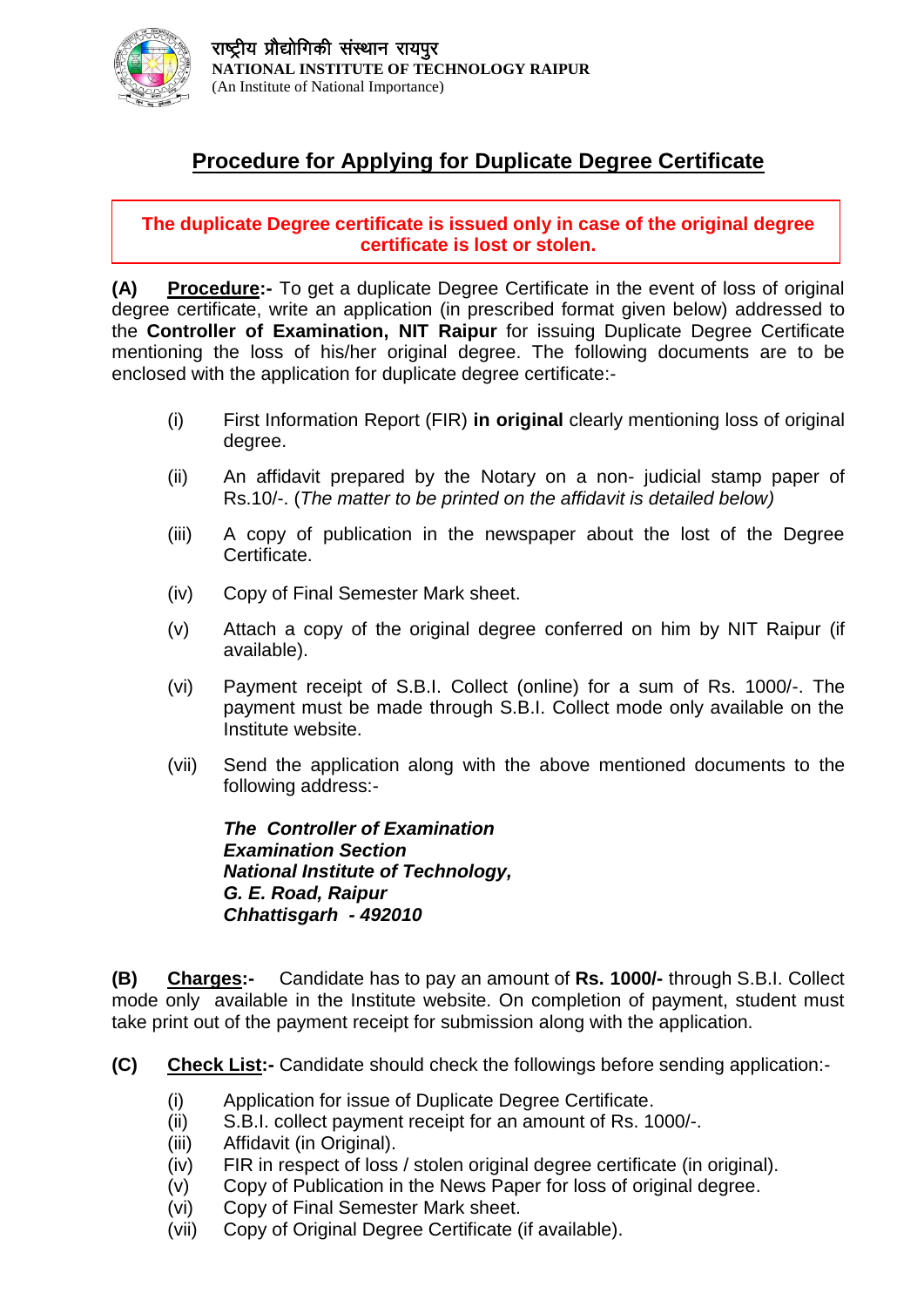

**(D) Processing:-** The duplicate degree certificate will be signed by the Registrar and the Director & Chairperson, Senate NIT Raipur. The duplicate degree will be prepared same as original one except for the signature of the Chairman, Board of Governors. In place of the signature of the Chairman, Board of Governors, **Sd/--** will be written on the Degree.

**(E) Clarification.** Candidates can clarify their queries, if any, on phone no. **0771-6534775** or by writing email to **[examcontroller@nitrr.ac.in](mailto:examcontroller@nitrr.ac.in)**

\*\*\*\*\*\*\*\*\*

## **Matter to be printed for Affidavit**

*(To be printed on a non-judicial stamp paper of Rs.10/-)*

# **AFFIDAVIT**

I, <NAME OF THE STUDENT > son of Shri < NAME OF THE FATHER/MOTHER >, resident of < PRESENT RESIDENTIAL ADDRESS>, hereby solemnly declare and affirm as under:-

- 1. That, I was a student of National Institute of Technology, Raipur from <MONTH & YEAR> till <MONTH & YEAR>.
- 2. That, I appeared and passed the <NAME OF THE PROGRAMME> Degree in <NAME OF BRANCH> from National Institute of Technology, Raipur in the <YEAR>.
- 3. That, the original <NAME OF THE PROGRAMME> Degree Certificate conferred upon me by the National Institute of Technology, Raipur has been lost to the best of my knowledge and belief. There is no immediate likelihood of the said original certificate being traced out.
- 4. That, in the unlikely event of the original degree certificate ever getting found, will not be misused.

### **Deponent**

### **Verification**

Verified that the contents of this affidavit are true and correct to the best my knowledge and belief and nothing has been concealed therein.

Date: <DATE OF WRITING AFFEDEVIT> Place: <CURRENT CITY OF YOUR STAY>